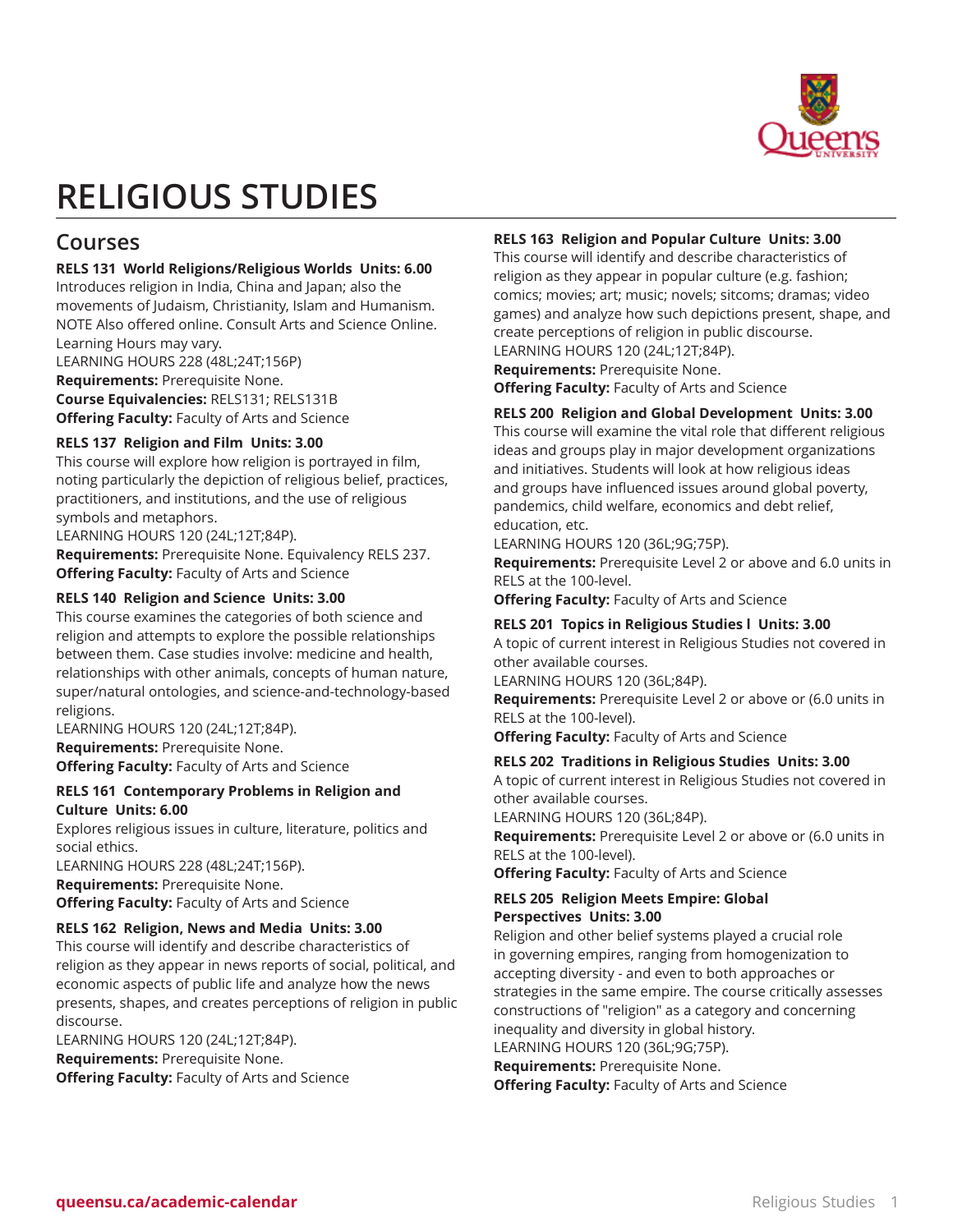

# **RELS 207 Religion, Hate, and Xenophobia Units: 3.00**

This course will examine the history of islamophobia, the history of antisemitism, and other kinds of xenophobia related to religion and religious communities around the world. Students will become closely acquainted with the origins of these ideas, how they were articulated in the past, and the ways in which they play out in the contemporary world.

# LEARNING HOURS 120 (36L;9G;75P).

**Requirements:** Prerequisite Level 2 or above or (6.0 units in RELS at the 100-level).

**Offering Faculty:** Faculty of Arts and Science

# **RELS 209 Radical Jews Units: 3.00**

This course examines the life and work of Jewish radical thinkers: analysts, anarchists, communists, feminists, environmentalists, and anti-nationalists. We will be interested both in the ways they created difficulties for dominant cultural and political institutions, and traditional Jewish authorities.

LEARNING HOURS 126 (12L;12T;12O;90P).

**Requirements:** Prerequisite Level 2 or above and 6.0 units in RELS at the 100-level.

**Offering Faculty:** Faculty of Arts and Science

# **RELS 210 Hebrew Bible Units: 3.00**

Introduction in the light of the political, cultural, and religious history of ancient Israel and Judah.

LEARNING HOURS 120 (36L;84P).

**Requirements:** Prerequisite Level 2 or above or (6.0 units in RELS at the 100-level).

**Offering Faculty:** Faculty of Arts and Science

# **RELS 212 Mythology of the Ancient Near East Units: 3.00**

Similarities and differences in the myths of ancient Egypt and Mesopotamia will be explored on the basis of material remains (e.g., the pyramids and temple architecture) and texts.

LEARNING HOURS 120 (36L;84P).

**Requirements:** Prerequisite Level 2 or above or (6.0 units in RELS at the 100-level).

**Offering Faculty:** Faculty of Arts and Science

# **RELS 214 The New Testament Units: 3.00**

As religious literature expressing the witness to Jesus; and as source for the history, trends and problems of early Christianity.

LEARNING HOURS 120 (36L;84P).

**Requirements:** Prerequisite Level 2 or above or (6.0 units in RELS at the 100-level).

**Offering Faculty:** Faculty of Arts and Science

#### **RELS 218 Christianity Units: 3.00**

Introduction to Christianity as a religious tradition through its texts, its history and its contemporary forms. LEARNING HOURS 120 (36L;84P).

**Requirements:** Prerequisite Level 2 or above or (6.0 units in RELS at the 100-level).

**Offering Faculty:** Faculty of Arts and Science

#### **RELS 221 New Religious Movements Units: 3.00**

All religions were once new, small, and unusual to the cultures around them - often therefore attracting suspicion. This course examines the practices, beliefs, and histories of several NRMs, and why some gain legitimacy while others get derided as "cults." Doing so illuminates broader processes like mythmaking, Othering, and (de)secularization. LEARNING HOURS 126 (24L;12G;6O;84P).

**Requirements:** Prerequisite Level 2 or above or (6.0 units in RELS at the 100-level).

**Offering Faculty:** Faculty of Arts and Science

# **RELS 222 The Hindu World Units: 3.00**

Developments through 3,000 years of Indian history; the Upanishads, the Bhagavad Gita, Yoga and Vedanta, mythology of Vishnu and Shiva, and recent Hindu thinkers (e.g., Tagore, Aurobindo).

LEARNING HOURS 120 (36L;84P).

**Requirements:** Prerequisite Level 2 or above or (6.0 units in RELS at the 100-level).

**Offering Faculty:** Faculty of Arts and Science

#### **RELS 223 Buddhism Units: 3.00**

Buddhism in India, the life and teaching of Gautama the Buddha, and the growth of the Theravadin and Mahayanist traditions.

LEARNING HOURS 120 (36L;84P).

**Requirements:** Prerequisite Level 2 or above or (6.0 units in RELS at the 100-level).

**Offering Faculty:** Faculty of Arts and Science

#### **RELS 224 Taoism Units: 3.00**

The philosophy, worldview, spirituality and ethics of Taoism, China's organized indigenous religion, in Chinese history and in the contemporary world.

LEARNING HOURS 120 (36L;84P).

**Requirements:** Prerequisite Level 2 or above or (6.0 units in RELS at the 100-level).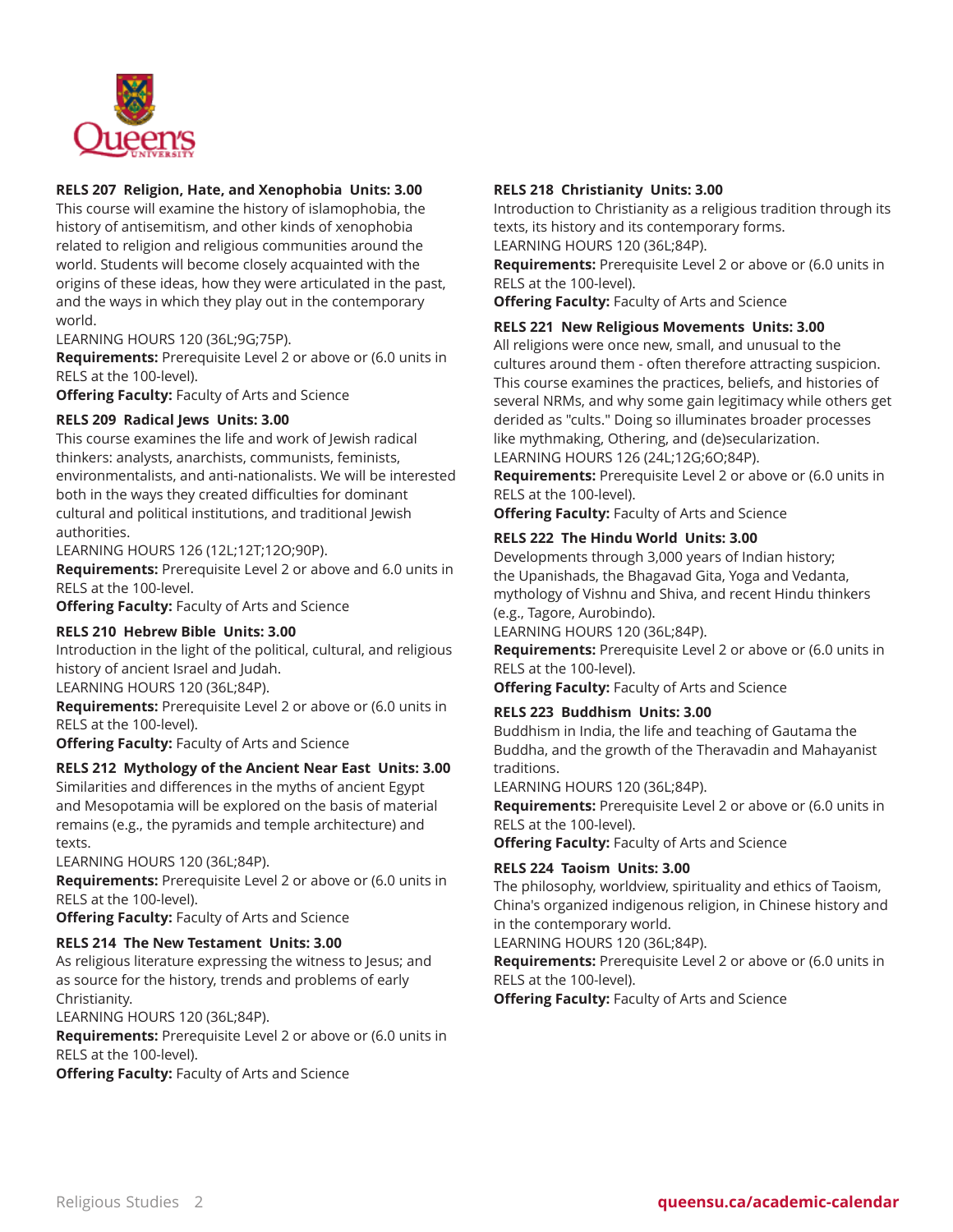

#### **RELS 226 Islam Units: 3.00**

Historical and topical survey of Islam, its development through the study of its rise, institutionalization of its beliefs and practices, formation of its theology, law, mysticism; as well as its modern interpretations and practices. LEARNING HOURS 120 (36L;84P).

**Requirements:** Prerequisite Level 2 or above or (6.0 units in RELS at the 100-level).

**Offering Faculty:** Faculty of Arts and Science

# **RELS 227 Indigenous Religious Traditions Units: 3.00**

Introduction to the study of the Indigenous religious experience in Canada and abroad.

LEARNING HOURS 120 (36L;84P).

**Requirements:** Prerequisite Level 2 or above or (6.0 units in RELS at the 100-level).

**Offering Faculty:** Faculty of Arts and Science

# **RELS 228 Sages, Scholars and Rabbis Units: 3.00**

The religious institutions produced by the Jews from the second to the seventh centuries. This course will explore in critical fashion the principal areas of rabbinic activity including: topics on jurisprudence, philosophy, social and political thinking, the role of tradition and scriptures. LEARNING HOURS 120 (36L;84P).

**Requirements:** Prerequisite Level 2 or above or (6.0 units in RELS at the 100-level).

**Offering Faculty:** Faculty of Arts and Science

#### **RELS 229 Confucianism Units: 3.00**

The philosophy, worldview, spirituality and ethics of Confucianism in its classical, modern and contemporary forms.

LEARNING HOURS 120 (36L;84P).

**Requirements:** Prerequisite Level 2 or above or (6.0 units in RELS at the 100-level).

**Offering Faculty:** Faculty of Arts and Science

#### **RELS 232 Religion and Social Movements Units: 3.00**

This course will examine the field of social movements studies, with a particular focus on how religion has played a role in the rise of social movements, how religious communities have been influenced by social movements, and how mobilization and activism around social justice issues is coloured by religion and culture.

LEARNING HOURS 120 (36L;9G;75P).

**Requirements:** Prerequisite Level 2 or above or (6.0 units in RELS at the 100-level).

**Offering Faculty:** Faculty of Arts and Science

# **RELS 234 Judaism Units: 3.00**

An introduction to the self-definition of Judaism through an analysis of the concepts of God, Torah and Israel past and present. Also, a preliminary study of the struggles facing Jews in Europe, the State of Israel and North America. LEARNING HOURS 120 (36L;84P).

**Requirements:** Prerequisite Level 2 or above or (6.0 units in RELS at the 100-level).

**Offering Faculty:** Faculty of Arts and Science

#### **RELS 235 Religion and Environment Units: 3.00**

Examines how religious traditions shape human values and behaviours towards the environment and how environmental problems are shaping the evolution of religious and spiritual traditions.

LEARNING HOURS 120 (36L;84P).

**Requirements:** Prerequisite Level 2 or above or (6.0 units in RELS at the 100-level).

**Offering Faculty:** Faculty of Arts and Science

#### **RELS 236 Religion and Sex Units: 3.00**

Views of and attitudes toward sexuality in selected world religions; the place of sexuality in religious traditions; relationship between sex and the sacred; specific topics such as marriage, gay and lesbian issues, contraception will be chosen.

LEARNING HOURS 126 (36L;12G;6O;72P).

**Requirements:** Prerequisite Level 2 or above or (6.0 units in RELS at the 100-level).

**Offering Faculty:** Faculty of Arts and Science

# **RELS 239 Religion and Sport Units: 3.00**

This course will provide an overview of the relatively new and expanding body of research that examines the relationship between sport, spirituality and religion. Topics including play, games, flow, ritual, prayer, sports stars as role models, doping, fandom and miracles in sport will be explored. LEARNING HOURS 129 (36L;93P).

**Requirements:** Prerequisite Level 2 or above or (6.0 units in RELS at the 100-level).

**Offering Faculty:** Faculty of Arts and Science

# **RELS 240 Magic, Witchcraft, and the Supernatural Units: 3.00**

Studies the differences between the categories of religion, magic, witchcraft, the supernatural, etc., as constructed in scholarship, popular culture, and practice. Focuses on examples such as New Religious Movements, depictions of magic in film and TV, and moral panics over alleged occult practices, and the histories that let us make sense of them. LEARNING HOURS 120 (24L;6G;12O;78P).

**Requirements:** Prerequisite Level 2 or above or (6.0 units in RELS at the 100-level).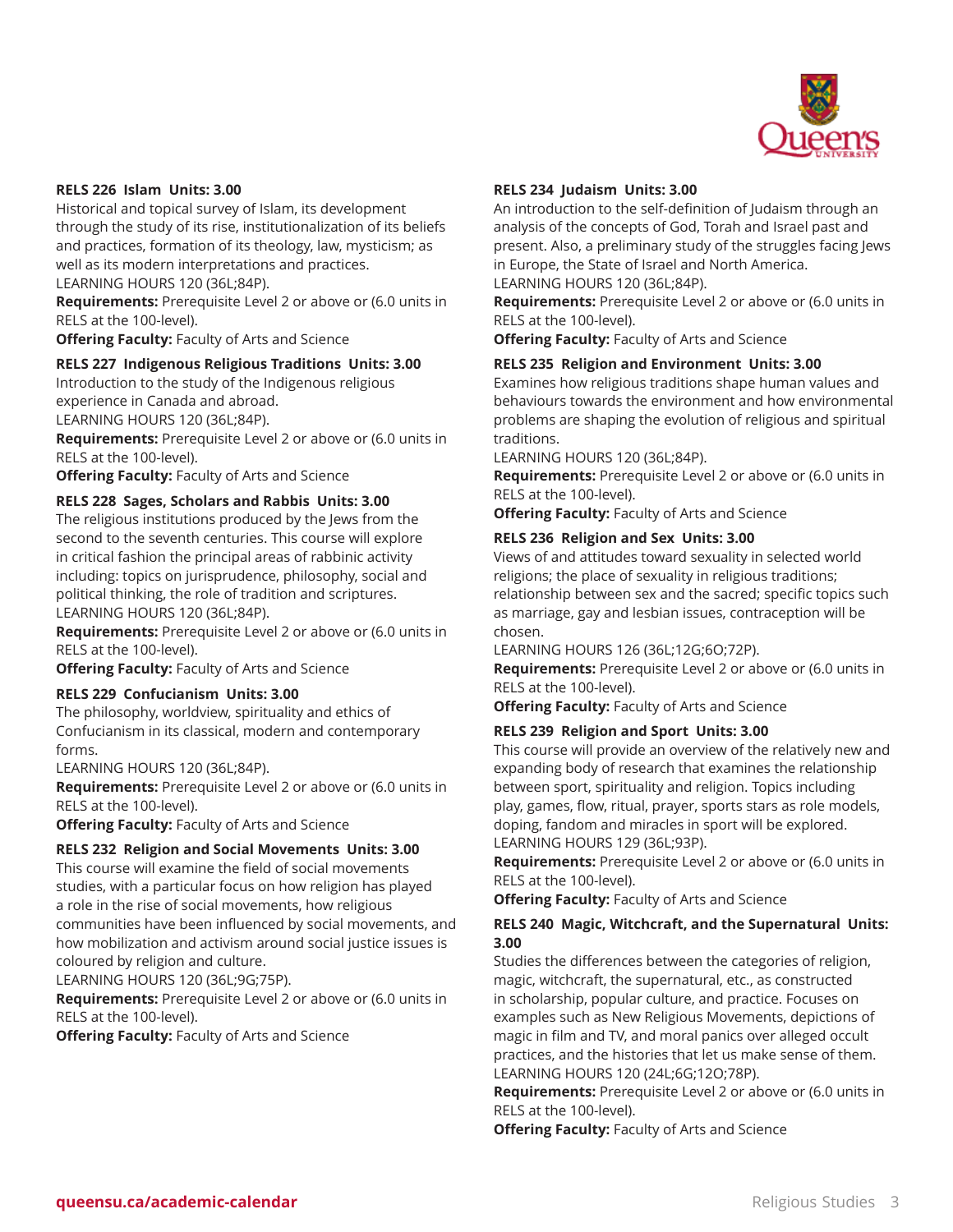

# **RELS 242 Objects and Materiality in Indigenous Worlds Units: 3.00**

The course addresses the sacred or profane status of objects in Indigenous cosmologies. What they are, mean, and do, and how Indigenous persons position themselves in relation to them. This leads to reflections on the object/subject division, the condition of materiality and immateriality, and the resulting nature of spirits in Indigenous worlds. LEARNING HOURS 120 (36L;84P).

**Requirements:** Prerequisite Level 2 or above or (6.0 units in RELS at the 100-level).

**Offering Faculty:** Faculty of Arts and Science

# **RELS 250 Mythology of Heroes Units: 3.00**

Examines how hero stories are formed, transmitted, and function using a variety of source materials from ancient writings through to contemporary cultural expressions. LEARNING HOURS 120 (36L;84P).

**Requirements:** Prerequisite Level 2 or above or (6.0 units in RELS at the 100-level).

**Offering Faculty:** Faculty of Arts and Science

# **RELS 252 Mysticism Units: 3.00**

The academic study of mysticism; mystical movements; and mystics.

LEARNING HOURS 120 (36L;84P).

**Requirements:** Prerequisite Level 2 or above or (6.0 units in RELS at the 100-level).

**Offering Faculty:** Faculty of Arts and Science

#### **RELS 255 Research Methods in Religious Studies Units: 3.00**

An investigation into the techniques of critical reading and writing for research in Religious Studies. LEARNING HOURS 120 (36S;84P).

**Requirements:** Prerequisite Level 2 or above or (6.0 units in RELS at the 100-level). Equivalency RELS 355. **Offering Faculty:** Faculty of Arts and Science

# **RELS 266 Religion and Social Ethics Units: 3.00**

Moral problems and religious responses: e.g., sexual morality; violence; civil disobedience.

LEARNING HOURS 120 (36L;84P).

**Requirements:** Prerequisite Level 2 or above or (6.0 units in RELS at the 100-level).

**Offering Faculty:** Faculty of Arts and Science

#### **RELS 296 Islam in Canada Units: 3.00**

This course examines the historical and contemporary expressions of Islam in Canada. Starting from early Muslim migrants to Canada to current issues of media representations, Islamophobia, and gender and sexuality, as they are unfolding in Canadian contexts for Muslims. LEARNING HOURS 138 (18L;18S;12G;90P).

**Requirements:** Prerequisite Level 2 or above or (6.0 units in RELS at the 100-level).

**Offering Faculty:** Faculty of Arts and Science

#### **RELS 301 Themes in Religious Studies Units: 3.00**

A topic of current interest in Religious Studies not covered in other available courses.

LEARNING HOURS 132 (36L;96P).

**Requirements:** Prerequisite Level 3 or above or (6.0 units in RELS at the 100-level).

**Offering Faculty:** Faculty of Arts and Science

#### **RELS 302 Traditions in Religious Studies Units: 3.00**

A topic of current interest in Religious Studies not covered in other available courses.

LEARNING HOURS 120 (36L;84P).

**Requirements:** Prerequisite Level 3 or above or (6.0 units in RELS at the 100-level).

**Offering Faculty:** Faculty of Arts and Science

#### **RELS 312 Christian Feminist Theology Units: 3.00**

Issues raised by the feminist critique of traditional Christian theology and feminist attempts at theological reconstruction. LEARNING HOURS 132 (36L;96P).

**Requirements:** Prerequisite Level 3 or above or (6.0 units in RELS at the 100-level).

**Offering Faculty:** Faculty of Arts and Science

#### **RELS 314 Queering Religion Units: 3.00**

This course examines the complex intersection of gender, sexuality and religion and the ways in which religious traditions have shaped and continue to shape complex notions of gender and sexuality in the modern era. It considers a review of feminist, gender studies and queer theories, thereafter we will apply these concepts to case studies.

LEARNING HOURS 120 (36L;84P).

**Requirements:** Prerequisite Level 3 or above or (6.0 units in RELS at the 100-level).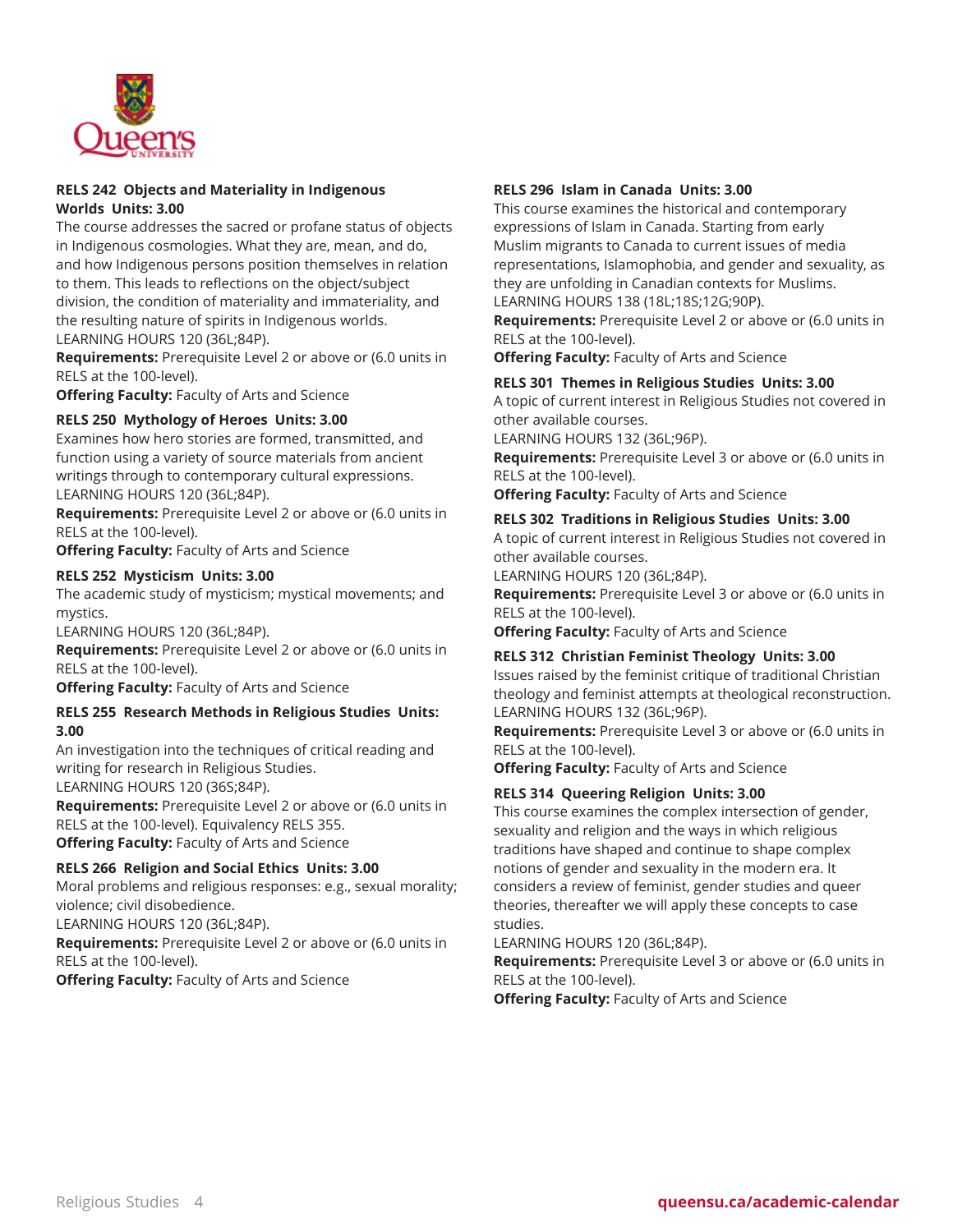

# **RELS 321 Greek and Roman Religions Units: 3.00**

A study of the development and organization of non-civic religious associations in the Greek and Roman empires using inscriptions, papyri, and literary texts. Insight into religious practices of the Greco-Roman period comes through exploration of groups organized by deity, cult, occupation, or ethnic identity, and the so-called mystery religions. LEARNING HOURS 132 (36L;96P).

**Requirements:** Prerequisite Level 3 or above or (6.0 units in RELS at the 100-level).

**Offering Faculty:** Faculty of Arts and Science

#### **RELS 322 Yoga in India and the West Units: 3.00**

Surveys the history and philosophy of yoga in India and the West.

NOTE Yoga Practicum: estimated cost \$90. LEARNING HOURS 128 (36L;8Oc;84P).

**Requirements:** Prerequisite Level 3 or above or (6.0 units in RELS at the 100-level).

**Offering Faculty:** Faculty of Arts and Science

#### **RELS 326 Religion and Politics in Muslim Societies Units: 3.00**

Explores the role of religion in the politics of Muslim societies with particular attention to the modern period. LEARNING HOURS 132 (36L;96P).

**Requirements:** Prerequisite Level 3 or above or (6.0 units in

RELS at the 100-level).

**Offering Faculty:** Faculty of Arts and Science

# **RELS 328 Apocalypse Units: 3.00**

The primary focus of the course will be the theological perspectives and social functions of apocalypse in select religious traditions. The course will also survey the appropriation of apocalyptic themes throughout history in artistic forms such as art, fiction, and film, with particular attention to our modern times and cultures.

LEARNING HOURS 132 (36L;96P).

**Requirements:** Prerequisite Level 3 or above or (6.0 units in RELS at the 100-level).

**Offering Faculty:** Faculty of Arts and Science

# **RELS 331 Religion and Violence Units: 3.00**

Links between violence and religious beliefs, practices and institutions; for example, sacrifice, holy wars, scapegoating, and suicide.

LEARNING HOURS 132 (36L;96P).

**Requirements:** Prerequisite Level 3 or above or (6.0 units in RELS at the 100-level).

**Offering Faculty:** Faculty of Arts and Science

# **RELS 332 Race, Ethnicity, and Religion Units: 3.00**

The course will explore the intersection of race, ethnicity, and religion, alongside gender, sexuality, culture and more. It will challenge students to think about how racial identities, theories, and movements implicate(d) the way religious communities construct their own systems and worldviews. LEARNING HOURS 128 (18L;18S;12G;80P).

**Requirements:** Prerequisite Level 3 or above or (6.0 units in RELS at the 100-level).

**Offering Faculty:** Faculty of Arts and Science

#### **RELS 334 Jewish Views of the Other Units: 3.00**

A study of the tensions that come into play as Jews formulated views of the Other to balance co-existence with them. Source materials include authoritative writings of Jewish commentary and law and social scientific views of them.

LEARNING HOURS 132 (36L;96P).

**Requirements:** Prerequisite Level 3 or above or (6.0 units in RELS at the 100-level).

**Offering Faculty:** Faculty of Arts and Science

# **RELS 340 Religion and Democracy Units: 3.00**

Deals with the role of religion in the public sphere and its relation to liberal democracy. It examines the (in)compatibility of some tenets of certain religions with modern democratic principles.

LEARNING HOURS 132 (36L;96P).

**Requirements:** Prerequisite Level 3 or above or (6.0 units in RELS at the 100-level).

**Offering Faculty:** Faculty of Arts and Science

# **RELS 341 Spirituality, Secularity, and Nonreligion Units: 3.00**

A study of concepts intended to summarize positions which are necessarily defined in reference to religion but considered to be other than religious. We explore the origins and presents of perspectives and experiences including the secular, spiritual-but-not-religious, atheistic, and other forms of imitation, indifference, and hostility to religion.

LEARNING HOURS 126 (24L;6G;12O;84P).

**Requirements:** Prerequisite Level 3 or above or (6.0 units in RELS at the 100-level).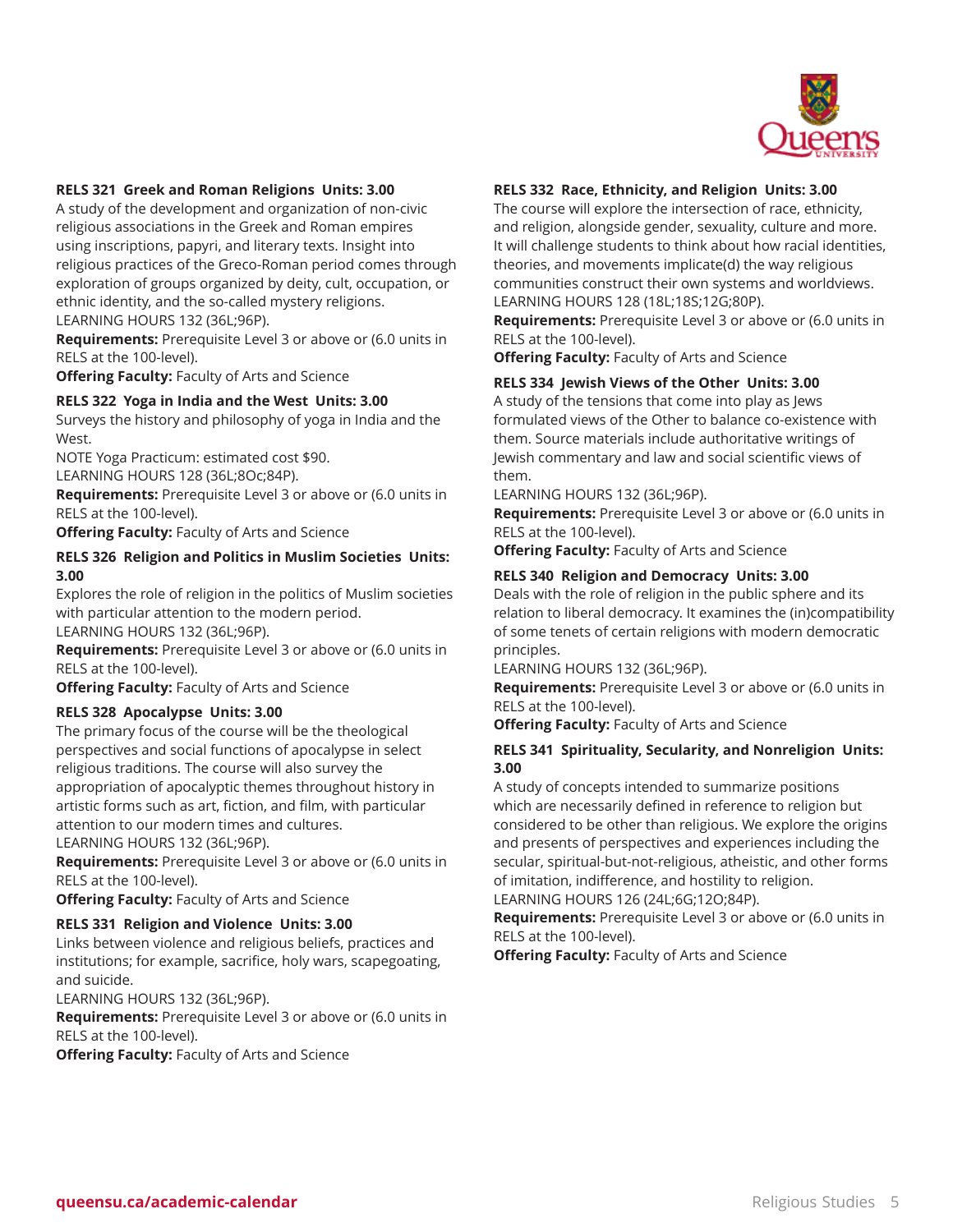

# **RELS 342 Indigenous Epistemologies of the Environment Units: 3.00**

The seminar deals with the knowledges and practices through which Indigenous peoples conceptualize and approach what the West calls "Nature". Applying their underlying principles, we further analyze contemporary initiatives to promote interspeciesism, and to grant rights to Nature and legal personhood to different elements of the environment. LEARNING HOURS 120 (36S;84P).

**Requirements:** Prerequisite Level 3 or above or (6.0 units in RELS at the 100-level).

**Offering Faculty:** Faculty of Arts and Science

# **RELS 345 Religion and Art Units: 3.00**

An examination of discursive, historiographical, and affective aspects of a variety of historical and contemporary artistic expressions (e.g., painting, sculpture, video) through the lens of Religious Studies.

NOTE Field Trip (National Gallery of Ottawa): estimated cost \$55.

LEARNING HOURS 126 (12L;24G;90P).

**Requirements:** Prerequisite Level 3 or above or (6.0 units in RELS at the 100-level).

**Offering Faculty:** Faculty of Arts and Science

# **RELS 346 AI, Biohacking, and Future Technology Units: 3.00**

This course looks at issues raised by the intersection of religion and human enhancement technologies. We will consider categories of biohacking, AI, and possible future technologies including mind uploading. Engaging diverse religious issues, we will consider what it means to be human and "better".

LEARNING HOURS 120 (36S;84P).

**Requirements:** Prerequisite Level 3 or above or (6.0 units in RELS at the 100-level).

**Offering Faculty:** Faculty of Arts and Science

**RELS 353 Interpretation Of Religion Units: 6.00 Requirements:** (RELS2### AND 99999999) **Offering Faculty:** Faculty of Arts and Science

# **RELS 354 Theory in Religious Studies Units: 3.00**

An introduction to major theoretical approaches to the study of religion.

LEARNING HOURS 132 (36L;96P).

**Requirements:** Prerequisite Level 3 or above and 6.0 units in RELS at the 200-level. Exclusion A maximum of 6.0 units from RELS 353; RELS 354; RELS 355.

**Offering Faculty:** Faculty of Arts and Science

# **RELS 367 Religion and Biomedical Ethics Units: 3.00**

The aim of this course is to provide an overview of some ethical issues that arise at the intersection of biomedicine and religion. These ethical issues include moral distress, consent, beginning of life issues, indigeneity and healing, medically assisted death, gene editing, and anti-aging interventions.

LEARNING HOURS 120 (18L18S;84P).

**Requirements:** Prerequisite Level 3 or above or (6.0 units in RELS at the 100-level). Equivalency RELS 268. **Offering Faculty:** Faculty of Arts and Science

# **RELS 368 Religion and Business Ethics Units: 3.00**

Students will develop background knowledge and analytic skills necessary to identify and negotiate religious commitments in business relationships and resolve ethical issues around the role of religion in business contexts. We will analyze case studies to explore various ways in which business practitioners can and do address questions arising in everyday interactions in the business world. LEARNING HOURS 132 (36L;96P).

**Requirements:** Prerequisite Level 3 or above or (6.0 units in RELS at the 100-level).

**Offering Faculty:** Faculty of Arts and Science

# **RELS 385 Religious Fundamentalisms Units: 3.00**

Religious fundamentalism is a modern phenomenon not exclusive to any religion. In the past few decades, religious fundamentalist movements have been shaping new social, cultural and political norms in a predominately secular age. The course explores theoretical aspects and examines specific case studies across various religions and cultures. LEARNING HOURS 126 (36L;20O;70P).

**Requirements:** Prerequisite Level 3 or above or (6.0 units in RELS at the 100-level).

**Offering Faculty:** Faculty of Arts and Science

# **RELS 393 Buddhism in the Modern World Units: 3.00**

Encounter between Buddhism and the West, major movements and thinkers, and socio-politically engaged Buddhism.

LEARNING HOURS 120 (36L;84P).

**Requirements:** Prerequisite Level 3 or above or (6.0 units in RELS at the 100-level).